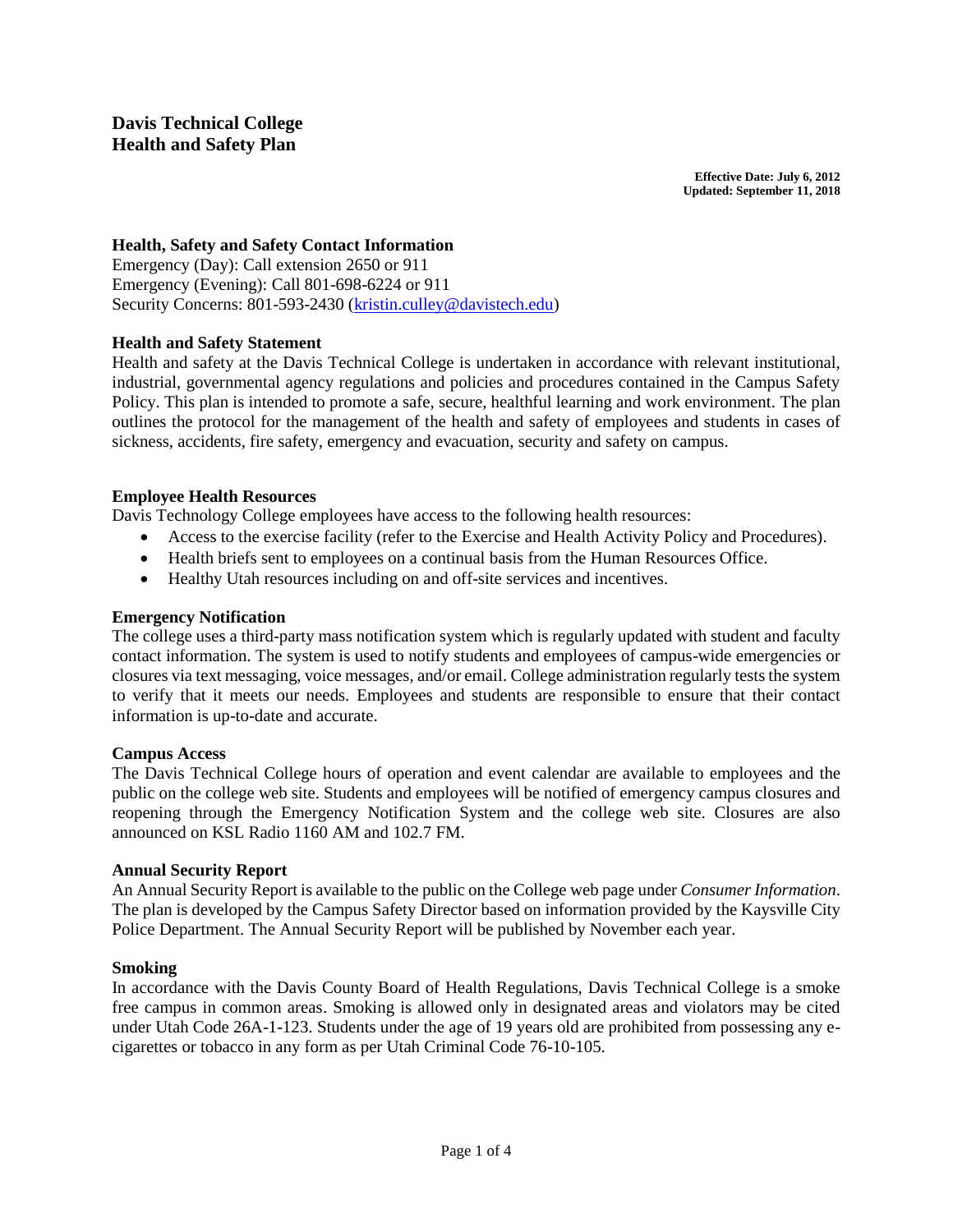### **Procedures for Investigating Incidents**

All incidents on campus are followed-up with an Incident Report, which is available online. The College Health and Safety Committee evaluates the incident and response to determine if further action or improvement in safety practices is needed. Incident Reports are filled out by instructors, supervisors or students.

#### **Instructor Responsibility**

Instructors oversee safety training for students and enforcement of safety in the classroom, lab and shop areas. Instructors record student safety training in the student information system to be included in the student record. Students must comply with safety training and practice.

#### **Student Responsibility**

As defined in the Occupational Safety and Health Act, P.L. 91-596 of 1970, all persons are required to understand the safety and health requirements of their specific area of training and employment. Safety instruction is an integral part of College programs and it is the student's responsibility to adhere to institutional policy and procedures relating to student conduct and campus health and safety. Students are responsible for personal safety and the safety of others in their area of training and for immediately reporting and/or resolving any health, safety or security concerns to their instructor. Violation of these standards may result in the imposition of sanctions or discipline. The following protocols define what to do in case of emergency.

#### **Employee Responsibility**

As defined in the Occupational Safety and Health Act, P.L. 91-596 of 1970, all persons are required to understand the safety and health requirements of their specific area of training and employment. Safety instruction is an integral part of College programs and it is the student's responsibility to adhere to institutional policy and procedures relating to student conduct and campus health and safety. Employees are responsible for personal safety and the safety of others in their area of training and for immediately reporting and/or resolving any health, safety or security concern to their instructor. Violation of these standards may result in the imposition of sanctions or discipline. The following protocols define what to do in case of emergency.

#### **Safety Resources**

Safety Resource Centers identify the location of program specific safety resources such as sharps disposal, Safety Data Sheets (SDS) and eye wash stations. First aid kits are located in each program. First aid kits and AED's are also located in designated areas in each building on campus.

#### **Fire**

If you see a fire, activate the alarm at the pull station. Vacate the building immediately. If quickly accessible, you may take personal items. Do not return to the building until an "all clear" from security or the fire department has been given and the alarm ceases. To report a fire:

- To report a fire during the day, call extension **2650** (the operator will call the fire department) and call a **Code Red**.
- During the evening, call **911** and then **801-698-6224**.

#### **Behavioral disturbance or any other issue that requires security intervention**

A behavioral disturbance can be either verbal or physical. If you observe a behavioral disturbance, suspicious behavior or any other issue that requires urgent security assistance on campus, report your specific observations:

- During the day, call extension **2650** and request that the operator call a **Code White**.
- During the evening, call **801-698-6224** and if necessary, **911**.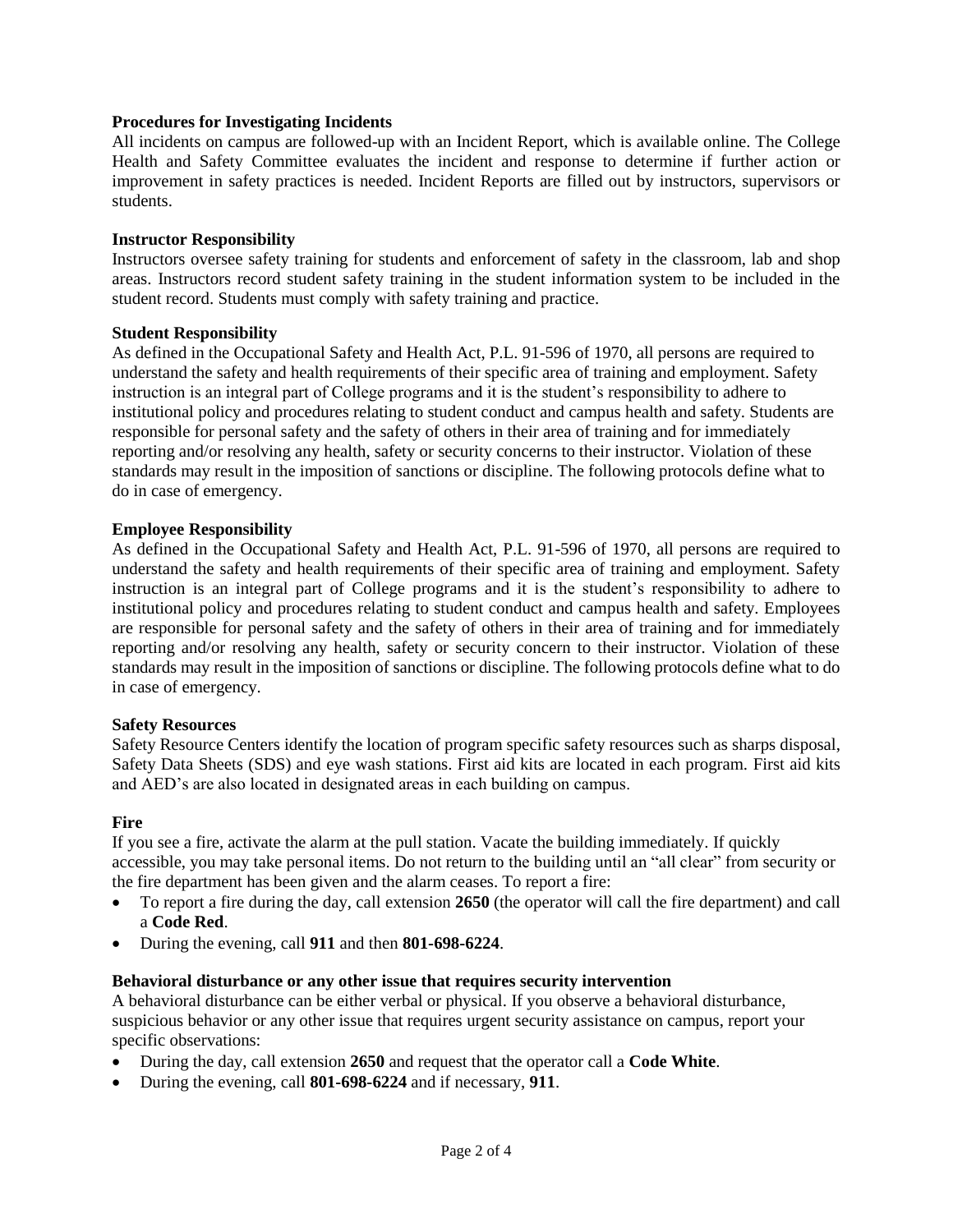## **Medical Emergencies**

Report minor medical emergencies to your instructor or another college employee. For a life threatening medical emergency or if you are unsure:

- During the day, call extension **2650** and request that the operator call a **Code Blue**.
- During the evening, call **801-698-6224** and if necessary, **911**.

### **Internal/External Threat Situation**

In the event of an internal/external threat (Active Shooter) incident the "**CODE BLACK**" safety protocol will be implemented. **CALL 911 WHEN IT IS SAFE TO DO SO**

### **RUN**

- Have an escape route and plan in mind
- Leave your belongings behind

## **HIDE**

- Hide in an area out of the shooter's view
- Block entry to your hiding place and lock the doors
- Silence your cell phone

## **FIGHT**

- As a last resort and only when your life is in imminent danger
- Attempt to incapacitate the shooter

## **How to Respond When Law Enforcement Arrives**

- Remain calm and follow instructions
- Put down any items in your hands (i.e., bags, jackets)
- Raise hands and spread fingers
- Keep hands visible at all times

## **Information You Should Provide to Law Enforcement or 911 Operator**

- Location of the active shooter
- Number of shooters
- Physical description of shooter/shooters
- Number and type of weapons held by shooter/shooters
- Number of potential victims at the location

### **Earthquake**

Take cover under a desk or table, if possible. If not, get near an interior wall, drop, cover and hold on. Stay away from windows. Remember to wait for **TWO MINUTES** after tremors stop and then evacuate as per fire drill instructions. In the meantime; **DROP, COVER, HOLD ON,** and **DON'T PANIC.**

- During the day, call extension **2650** to report injuries.
- During the evening, call **801-698-6224** and if necessary, **911**.

### **Suspicious Package**

If you find a suspicious package:

- Do not touch or use cell phones or two way radios near the package.
- During the day, call extension **2650**.
- During the evening, call **801-698-6224** and if necessary, **911**.

If you come upon a suspicious envelope or package containing a message indicating that Anthrax is included (a crystalline or powdery substance may not be seen or noticed), remain calm and immediately close all doors and windows in the room and remain in the room. Move away from the package.

- During the day, call extension **2650**.
- During the evening, call **801-698-6224** and if necessary, **911**.

Note: If you have been exposed to a powder or other substance, do not touch your face or attempt to clean